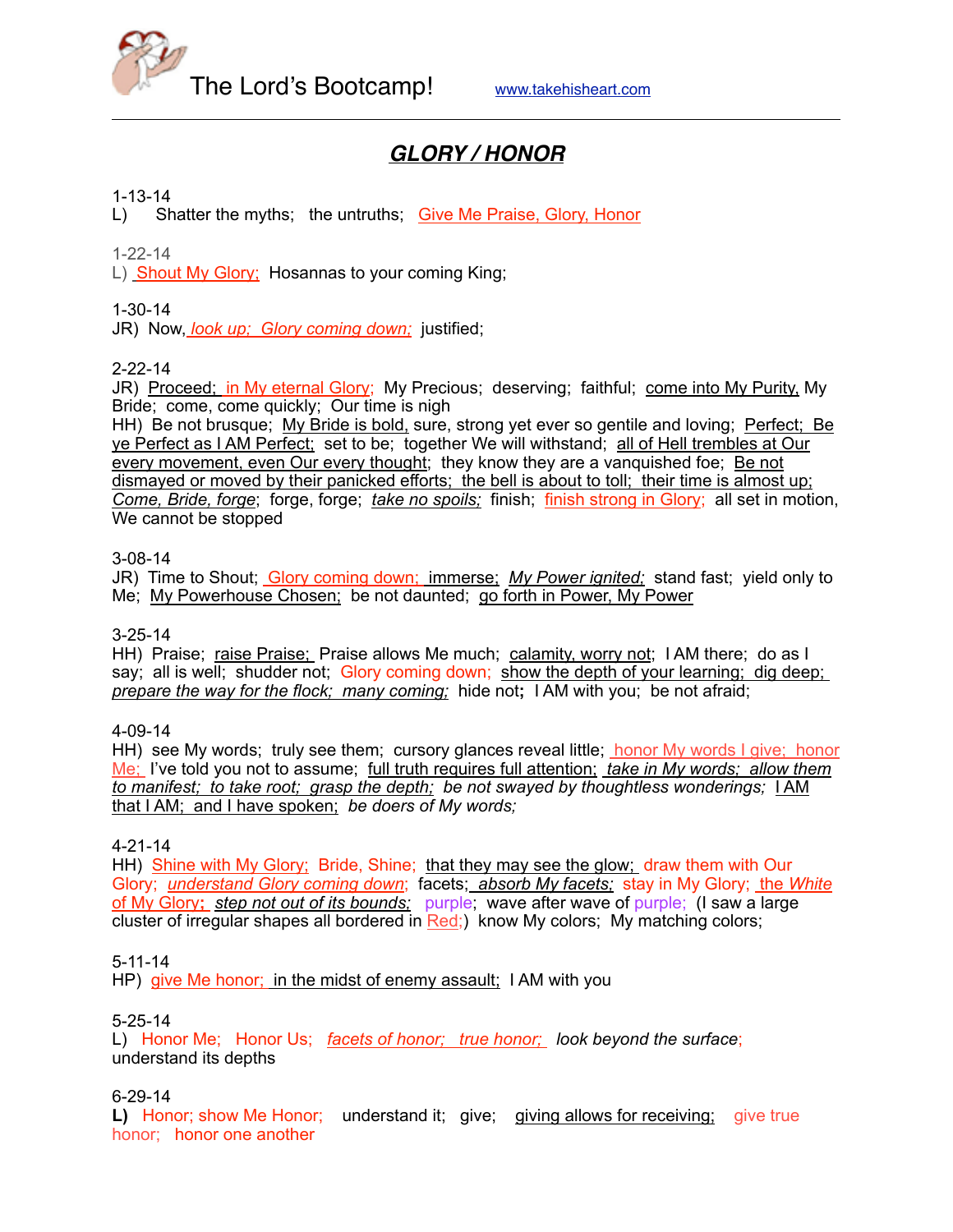### 7-09-14

HH) *come forth, Bride; in glory; My glory I give; hide not;* move forth, move forth; honor and glory are upon you; now share

## 7-10-14

HH) My glory reigning down; on whosoever will; master plan activated; hinder not; obey, seek, obey, seek;

## 7-22-14

L) Glory; step in; with Me; recognize its shine; unmatched; so many facets; *step in; learn My knowledge; to give; cherish; truly cherish; know its functions; its worth*

### **10-11-14**

**L) Be justified; sanctify, sanctify; (purple) come up hither; as a new born; shelter; enemy's hold; (Purple) glory, glory, glory; now We work**

### **11-12-14**

**HP) imparting; prepare to receive; I crown you with many crowns; (***Lord, may I give them to You?***) you may; (DR) you bless Me; incline your ears only to Me; your eyes shall see My Glory; take it in;** 

## 12-13-14

HH) glory time; My Bride clothed in My Glory; *beautiful;* 

## 12-20-14

HH) *vortex;* stay away; perfection draweth nigh; *White; truly come to Me;* give Me honor;

## 3-23-15

HH) ves, let hope rise up; it must be allowed to rise up; rise and rise; such Glory can now flow; no blatancy; replaced with authority given and legality; soak it in; soak it in; be rejuvenated; complete in Me; honor Me, honor My Glory and allow it to flow;

## 4-30-15

HH) Glory, Glory; My Glory; untouched by man; misunderstood by man; receive as I give; My Glory upon you; allow and receive, My Chosen; every facet; *now take it; My Glory I now share;* use with wisdom;

## 1-12-16

HH) My Glory in this room; let it shine forth; and so it now shall; DDDRT, yes, be assured; Satan and his forces cannot stand to be in the presence of My shining Glory; Hallelujah; (whole vision DDDR) *Look for My purposes in all I do, in all I say, in all I allow;* (*Immediately I knew at least a facet of His purpose for Glory to be shining from this room was that it would keep the room pure.)* acknowledged;

## 6-19-16

L) Shed My Glory wherever you go;

## 8-12-16

HH) *glory bells are ringing; glory bells are ringing;* hear them; My Chosen, let them ring in your spirits; let them peal again and again;

8-22-16

HP) thorough; I appreciate your thoroughness; keep tending to all the details I've given; your heart, your heart, your heart, Child; so strong, so sure; *allow Me to*